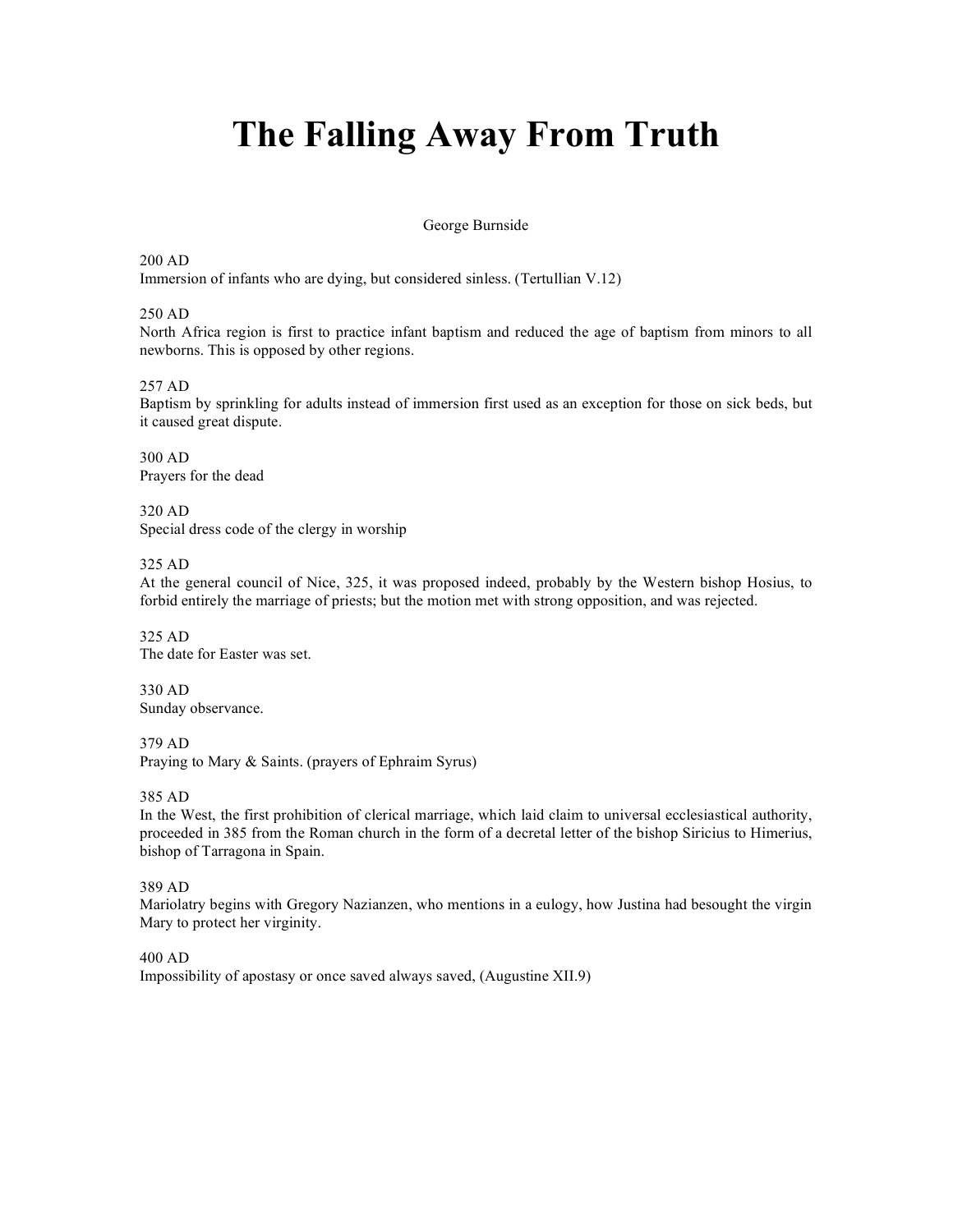416 AD

Infant baptism by immersion commanded of all infants (Council Of Mela, Austin was the principal director)

430 AD

Exhalation of Virgin Mary: "Mother of God" first applied by the Council of Ephesus

502 AD

Special dress code of the Clergy all the time.

500 AD

The "Habit" of Nuns (Black gowns with white tunics)

519 AD Lent

526 AD Extreme Unction

593 AD The Doctrine of Purgatory popularized from the Apocrypha by Gregory the Great

600 AD

First use of Latin in worship (Gregory I) Beginning of the Orthodox/Roman Catholic church as we know it today in its present organization.

607 AD

First Pope: Boniface III is the first person to take the title of "universal Bishop" by decree of Emperor Phocas.

608 AD

Pope Boniface IV. turns the Pantheon in Rome into a temple of Mary *ad martyres*: the pagan Olympus into a Christian heaven of gods.

709 AD Kissing of Pope Constantine's feet

753 AD

Baptism by sprinkling for those on sick beds officially accepted.

787 AD Worship of icons and statue approved (2nd council of Nicea)

787 AD

Rome (Latin) and Constantinople (Greek) part ways and begin the drift towards complete split, resulting in two denominations emerging in 1054 AD.

965 AD Baptism of bells instituted by Pope John XIII

850 AD Burning of Holy Candles

995 AD Canonization of dead saints, first by Pope John XV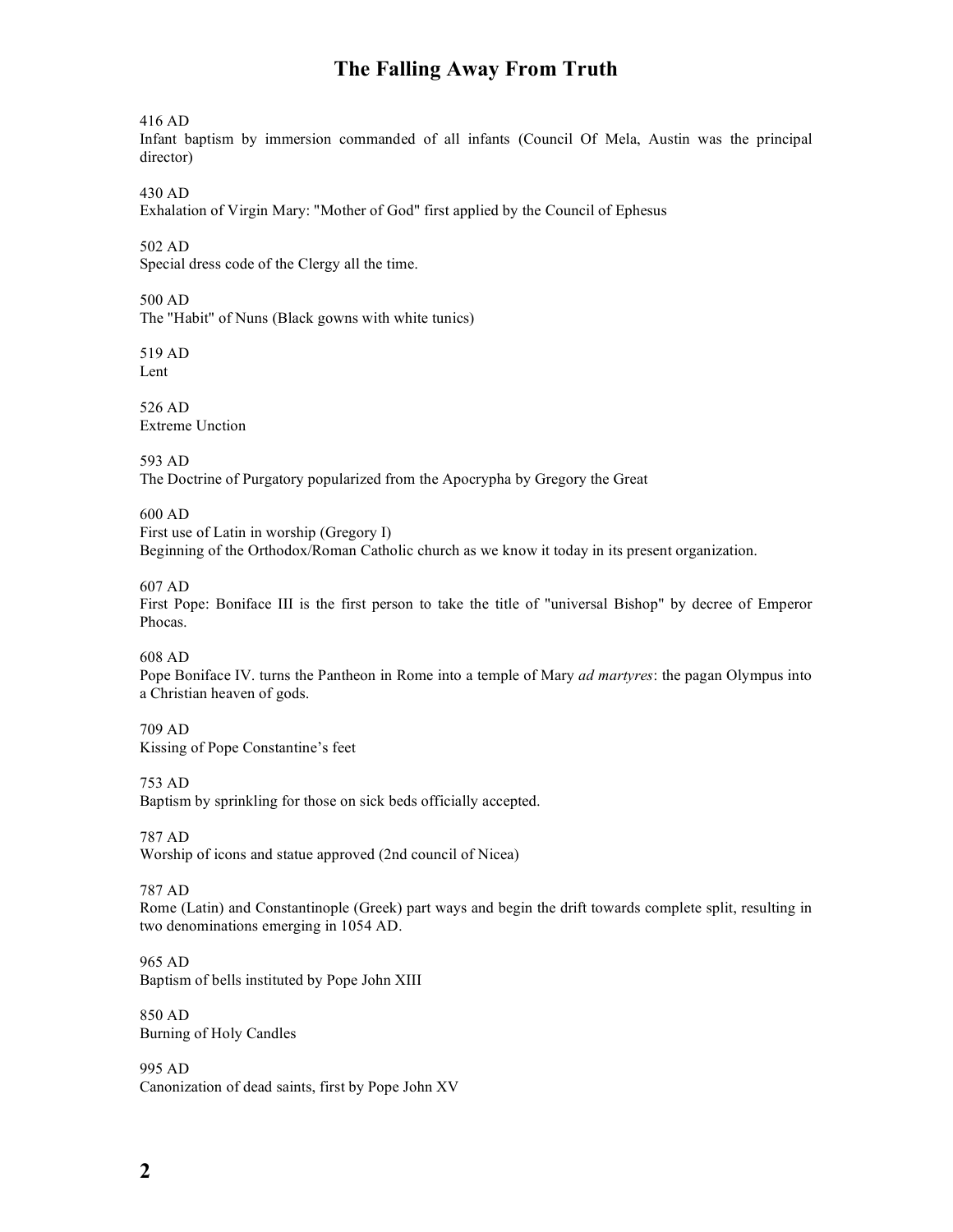998 AD

Good Friday: fish only and the eating-red meat forbidden

1009 AD Holy water

1022 AD Penance

1054 AD Roman Catholic church breaks away from the Orthodox church

1054 AD Roman Catholics officially embrace instrumental music, Orthodox reject instrumental music down to the present time.

1079 AD Celibacy enforced for priests, bishops, presbyters (Pope Gregory VII)

1090 AD Rosary beads: invented by Peter the Hermit

1190 AD Sale of Indulgences or "tickets to sin" (punishment of sin removed)

1215 AD Transubstantiation by Pope Innocent III, Fourth Lateran Council

1215 AD Auricular Confession of sins to priests instituted by Pope Innocent III, (Lateran Council)

1215 AD Mass a Sacrifice of Christ

1217 AD Adoration and Elevation of Host: ie. communion bread (Pope Honrius III)

1230 AD Ringing bells at Mass

1251 AD The Scapular, the brown cloak worn by monks invented by Simon Stock

1268 AD Priestly power of absolution

1311 AD

Baptism by sprinkling accepted as the universal standard instead of immersion for all, not just the sick. (Council of Ravenna)

1414 AD Laity no longer offered Lord's cup at communion (Council of Constance)

1439 AD Purgatory a dogma by the Council of Florence (see 593 AD)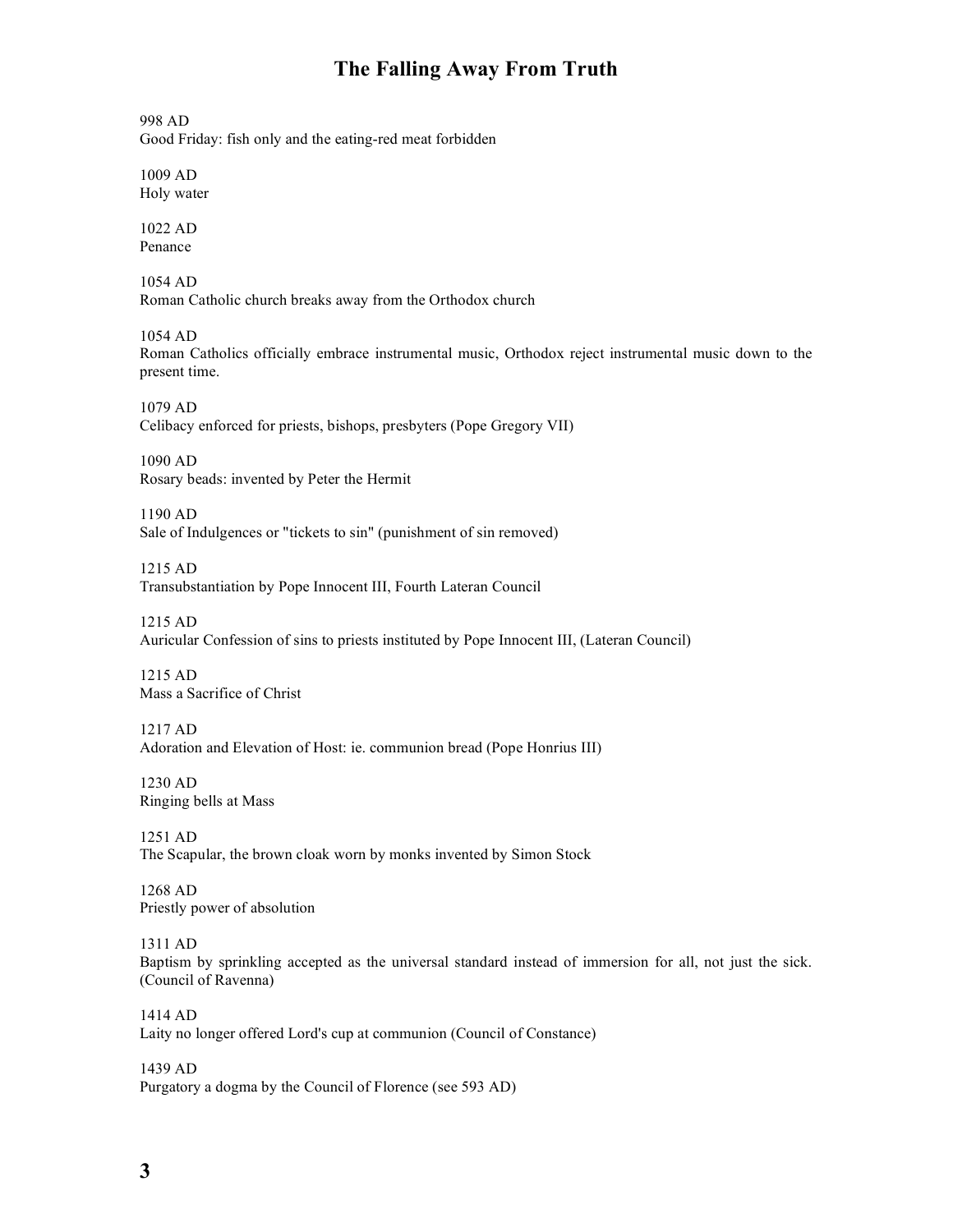1439 AD Doctrine of Seven Sacraments affirmed

1480 AD The Inquisition (of Spain)

1495 AD Papal control of marriage rights

1534 AD Order of Jesuits founded by Loyola

1545 AD Man-made tradition of church made equal to Bible (Council of Trent)

1545 AD Apocryphal books added to Bible (Council of Trent)

1546 AD Justification by human works of merit

1546 AD Mass universally said in Latin (see 600 AD)

1547 AD Confirmation

1560 AD Personal opinions of Pope Pius IV imposed as the official creed

1864 AD

Syllabus Errorum [Syllabus of Errors] proclaimed that "Catholic countries" could not tolerate other religions, (no freedom of religion), conscience, separation of church and State condemned, asserted the Pope's temporal authority over all civil rulers (Ratified by Pope Pius IX and Vatican Council) condemned

1870 AD Infallibility of Pope (Vatican council)

1908 AD All Catholics should be christened into the church

1930 AD Public Schools condemned by Pope Pius XII (see 1864 AD)

1950 AD

Sinners prayer, invented by Billy Sunday and made popular by Billy Graham. (Some Catholics now use this)

1950 AD Assumption of the body of the Virgin Mary into heaven shortly after her death. (Pope Pius XII)

1954 AD Immaculate conception of Mary proclaimed by Pope Pius XII

1995 AD The use of girls in the traditional alter boy duties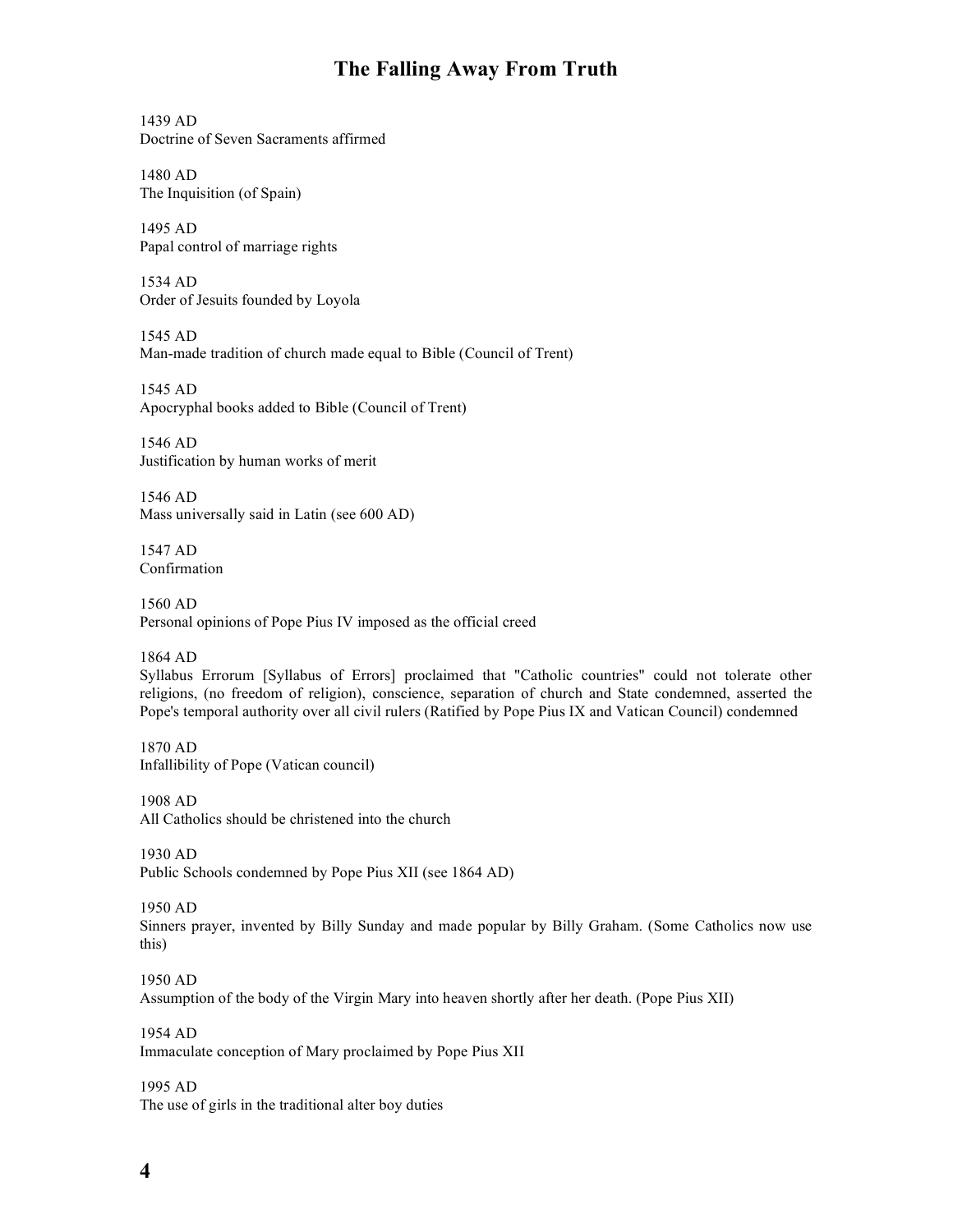1996 AD Catholics can believe in Evolution (Pope John Paul II)

# **Can Roman Catholics Accept The Bible**

- 1. Why does it condemn clerical dress? (Matthew 23:5-6).
- 2. Why does it teach against the adoration of Mary? (Luke 11:27-28).
- 3. Why does it show that all Christians are priests? (1 Pet. 2:5,9).
- 4. Why does it condemn the observance of special days? (Galatians 4:9-11).
- 5. Why does it teach that all Christians are saints? (1 Corinthians 1:2).
- 6. Why does it condemn the making and adoration of images? (Exodus 20:4-5).
- 7. Why does it teach that baptism is immersion instead of pouring? (Colossians 2:12).
- 8. Why does it forbid us to address religious leaders as "father"? (Matthew 23:9).
- 9. Why does it teach that Christ is the only foundation and not the apostle Peter? (1 Corinthians 3:11).
- 10. Why does it teach that there is one mediator instead of many? (1 Timothy 2:5).
- 11. Why does it teach that a bishop must be a married man? (1 Timothy 3:2, 4-5).
- 12. Why is it opposed to the primacy of Peter? (Luke 22:24-27).
- 13. Why does it oppose the idea of purgatory? (Luke 16:26).
- 14. Why is it completely silent about infant baptism, indulgences, confession to priests, the rosary, the mass, and many other things in the Catholic Church?

# **Reasons Why The Apocrypha Is Not Inspired:**

#### 1

The Roman Catholic Church did not officially canonize the Apocrypha until the Council of Trent (1546 AD). This was in part because the Apocrypha contained material which supported certain Catholic doctrines, such as purgatory, praying for the dead, and the treasury of merit.

#### 2

Not one of them is in the Hebrew language, which was alone used by the inspired historians and poets of the Old Testament.

#### 3

Not one of the writers lays any claim to inspiration.

#### 4

These books were never acknowledged as sacred Scriptures by the Jewish Church, and therefore were never sanctioned by our Lord.

#### 5

They were not allowed a place among the sacred books, during the first four centuries of the Christian Church.

#### 6

They contain fabulous statements, and statements which contradict not only the canonical Scriptures, but themselves; as when, in the two Books of Maccabees, Antiochus Epiphanes is made to die three different deaths in as many different places.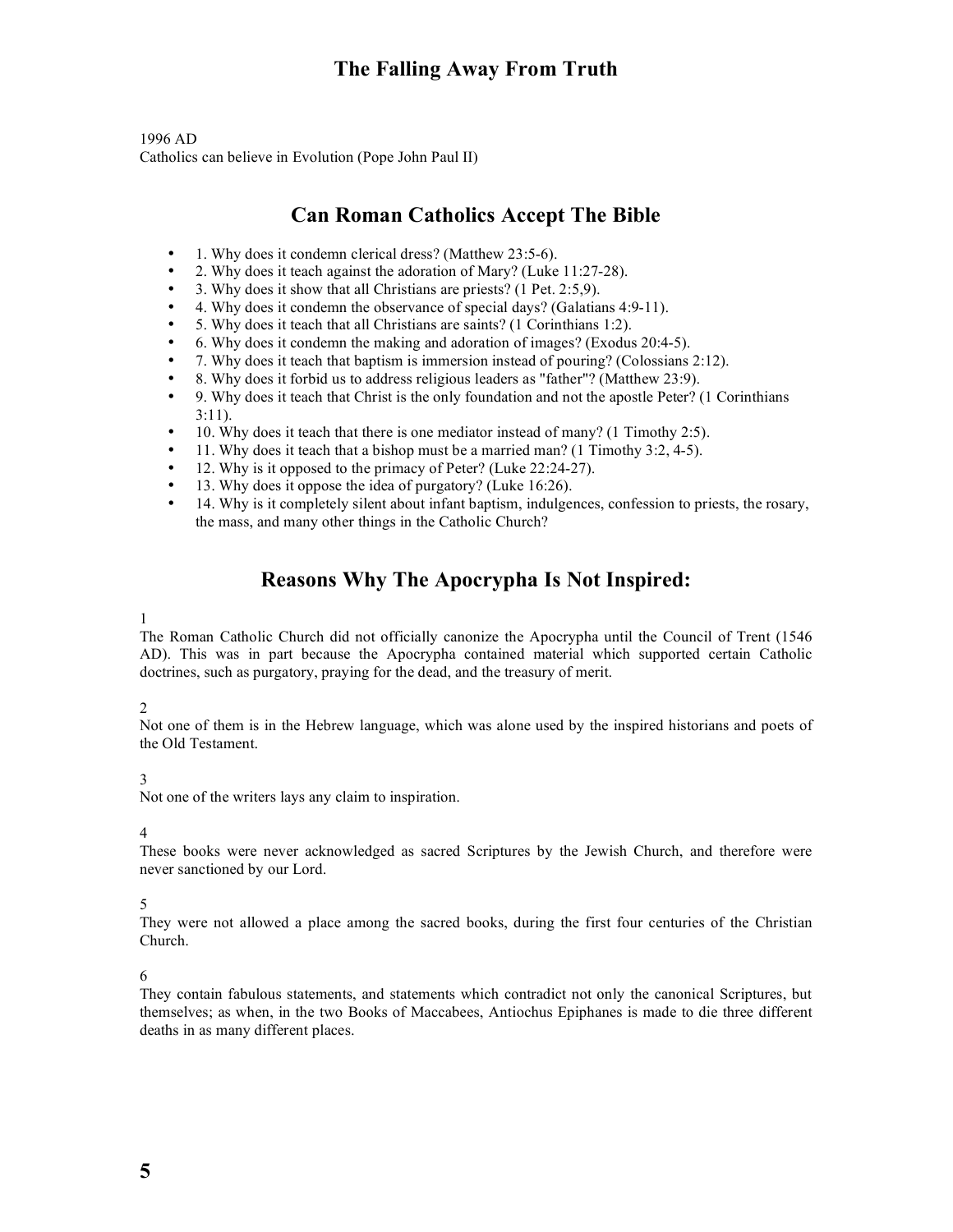7

The Apocrypha inculcates doctrines at variance with the Bible, such as prayers for the dead and sinless perfection.

> And the day following Judas came with his company, to take away the bodies of them that were slain, and to bury them with their kinsmen, in the sepulchers of their fathers. And they found under the coats of the slain some of the donaries of the idols of Jamnia, which the law forbiddeth to the Jews: so that all plainly saw, that for this cause they were slain. Then they all blessed the just judgment of the Lord, who had discovered the things that were hidden. And so betaking themselves to prayers, they besought him, that the sin which had been committed might be forgotten. But the most valiant Judas exhorted the people to keep themselves from sin, forasmuch as they saw before their eyes what had happened, because of the sins of those that were slain. And making a gathering, he sent twelve thousand drachmas of silver to Jerusalem for sacrifice to be offered for the sins of the dead, thinking well and religiously concerning the resurrection, (For if he had not hoped that they that were slain should rise again, it would have seemed superfluous and vain to pray for the dead,) And because he considered that they who had fallen asleep with godliness, had great grace laid up for them. It is therefore a holy and wholesome thought to pray for the dead, that they may be loosed from sins. (2 Maccabees 12:39-46)

#### 8

The apocrypha contains offensive materials unbecoming of God's authorship.

Ecclesiasticus 25:19 Any iniquity is insignificant compared to a wife's iniquity.

Ecclesiasticus 25:24 From a woman sin had its beginning. Because of her we all die.

Ecclesiasticus 22:3 It is a disgrace to be the father of an undisciplined, and the birth of a daughter is a loss.

#### 9

It teaches immoral practices, such as lying, suicide, assassination and magical incantation.

10

The apocryphal books themselves make reference to what we call the Silent 400 years, where there was no prophets of God to write inspired materials.

> And they laid up the stones in the mountain of the temple in a convenient place, till there should come a prophet, and give answer concerning them. (1 Maccabees 4:46)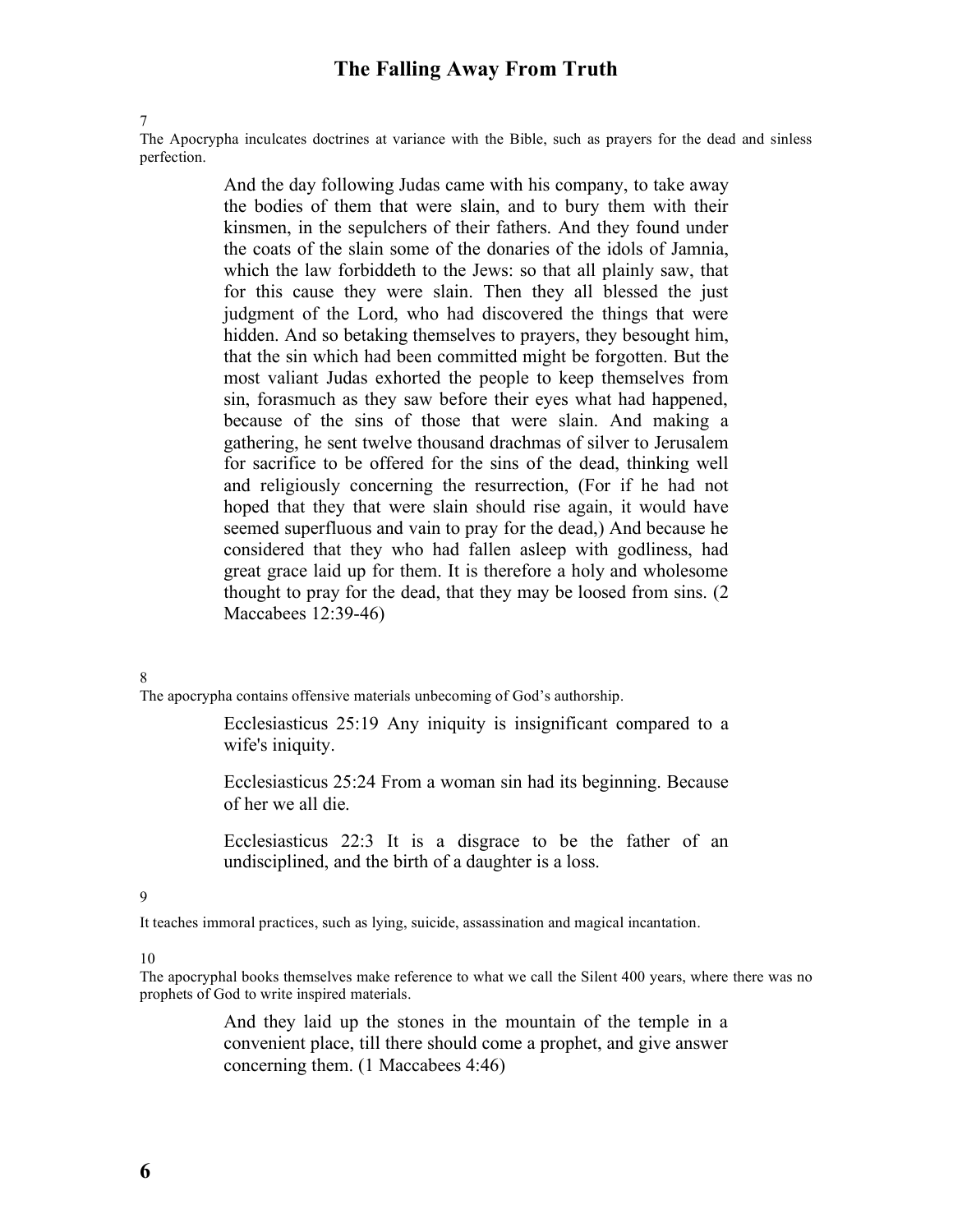And there was a great tribulation in Israel, such as was not since the day, that there was no prophet seen in Israel. (1 Maccabees 9:27)

And that the Jews, and their priests, had consented that he should be their prince, and high priest for ever, till there should arise a faithful prophet. (1 Maccabees 14:41)

11

Josephus rejected the apocryphal books as inspired and this reflected Jewish thought at the time of Jesus

"From Artexerxes to our own time the complete history has been written but has not been deemed worthy of equal credit with the earlier records because of the failure of the exact succession of the prophets." ... "We have not an innumerable multitude of books among us, disagreeing from and contradicting one another, but only twenty-two books, which contain the records of all the past times; which are justly believed to be divine..."(Flavius Josephus, Against Apion 1:8)

#### 12

The Manual of Discipline in the Dead Sea Scrolls rejected the apocrypha as inspired.

13

The Council of Jamnia held the same view rejected the apocrypha as inspired.

They debated the canonicity of a few books (e.g., Ecclesiastes), but they changed nothing and never proclaimed themselves to be authoritative determiners of the Old Testament canon. "The books which they decided to acknowledge as canonical were already generally accepted, although questions had been raised about them. Those which they refused to admit had never been included. They did not expel from the canon any book which had previously been admitted. 'The Council of Jamnia was the confirming of public opinion, not the forming of it.'" (F. F. Bruce, The Books and Parchments [Old Tappan, NJ.: Fleming H. Revell, 1963], p. 98])

14

Although it was occasionally quoted in early church writings, it was nowhere accepted in a canon. Melito (AD 170) and Origen rejected the Apocrypha, (Eccl. Hist. VI. 25, Eusebius) as does the Muratorian Canon.

15

Jerome vigorously resisted including the Apocrypha in his Latin Vulgate Version (400 AD), but was overruled. As a result, the standard Roman Catholic Bible throughout the medieval period contained it. Thus, it gradually came to be revered by the average clergyman. Still, many medieval Catholic scholars realized that it was not inspired.